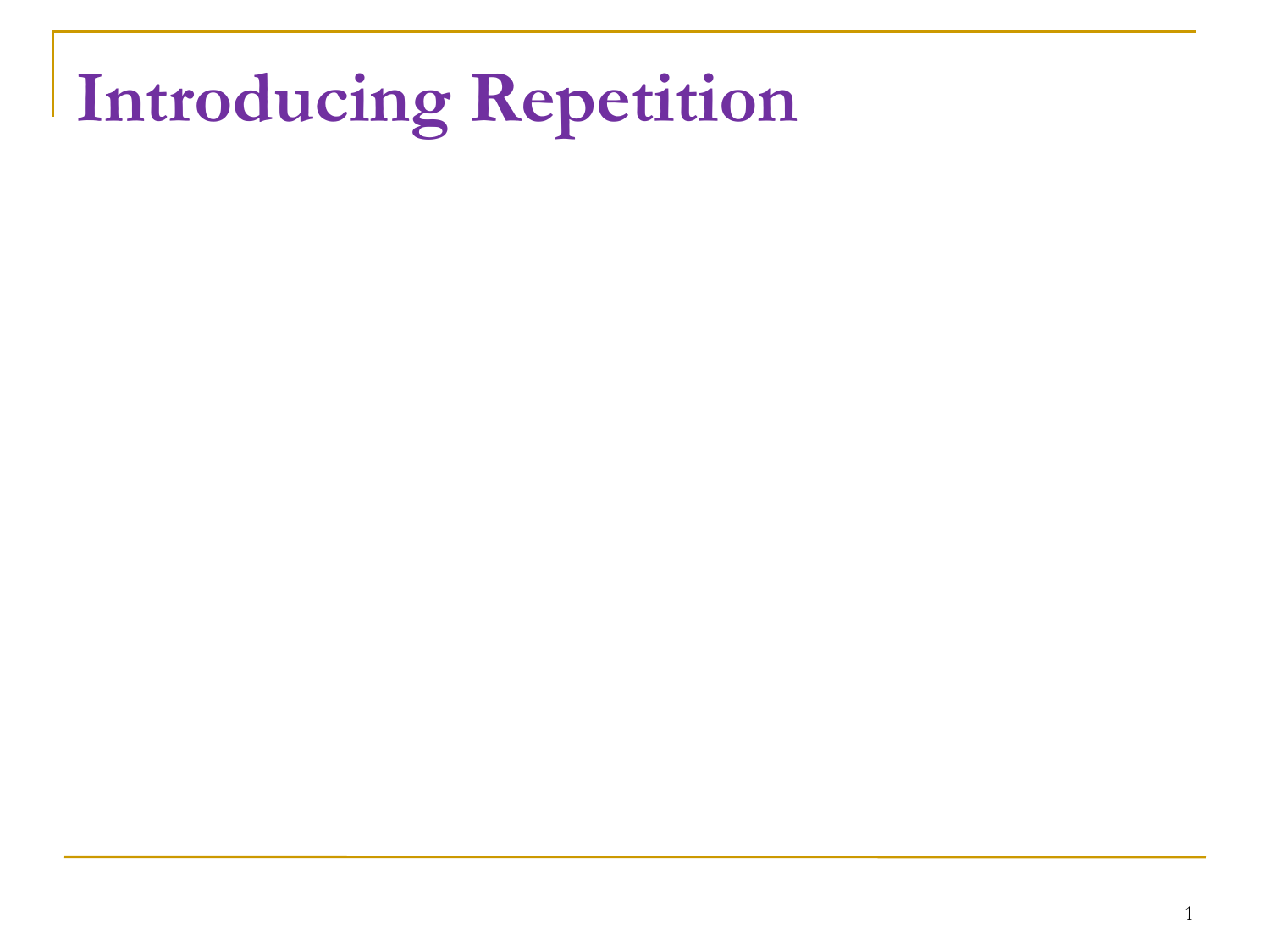#### **How can we introduce error**

# **checking?**

■ Suppose that students are entering numbers into your miles per gallon program that aren't valid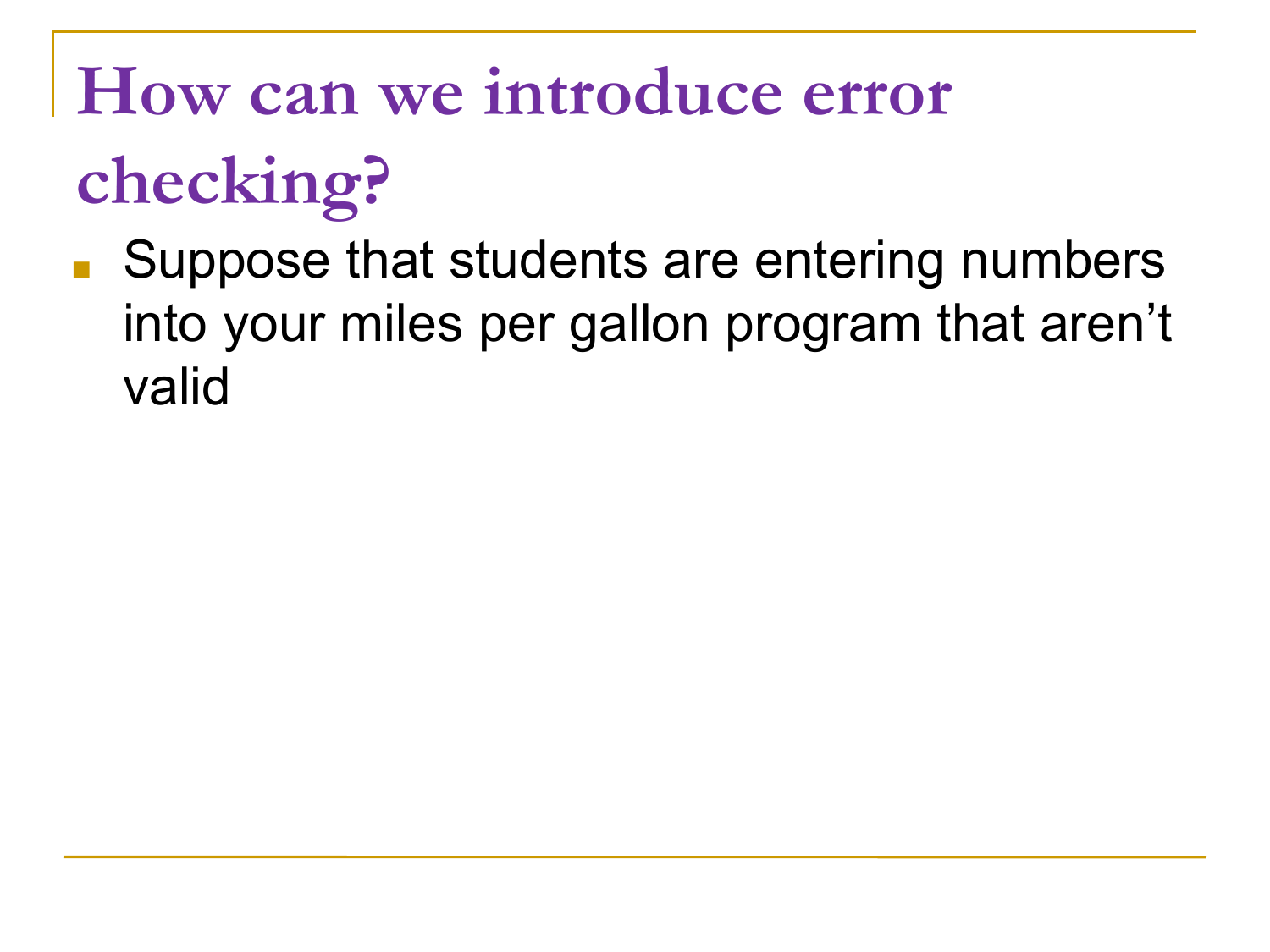## **How can we introduce error**

# **checking?**

- Suppose that students are entering numbers into your miles per gallon program that aren't valid
	- □ Values not above 0
	- ❑ Ending value that is "smaller" than the starting value
	- Maybe even values above some upper limit
- How can we correct them and ask them to try again?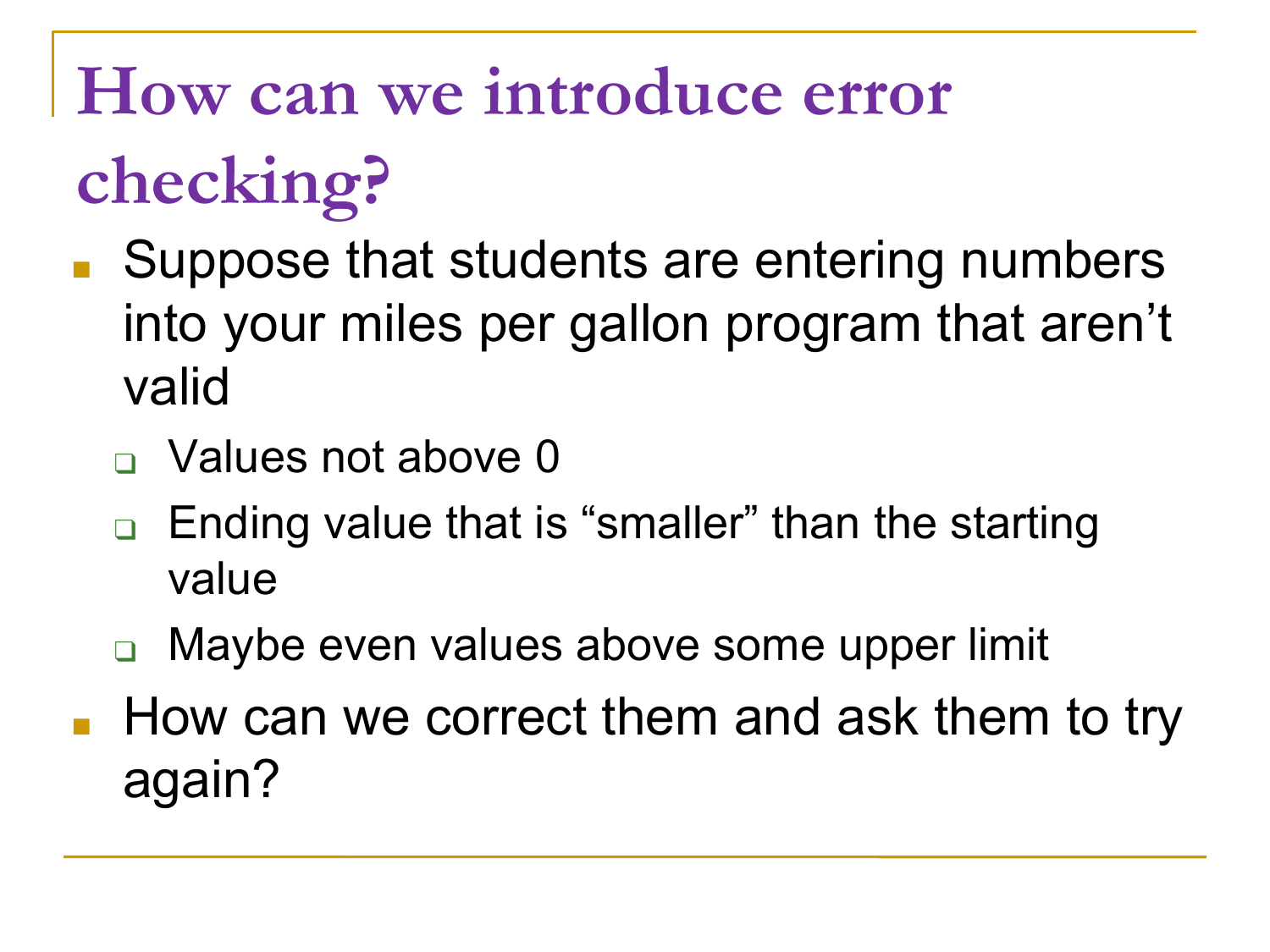## **Repeating Statements**

- Besides selecting which statements to execute, a fundamental need in a program is repetition
	- repeat a set of statements under some conditions
- Between selection and repetition, we have the two most necessary programming statements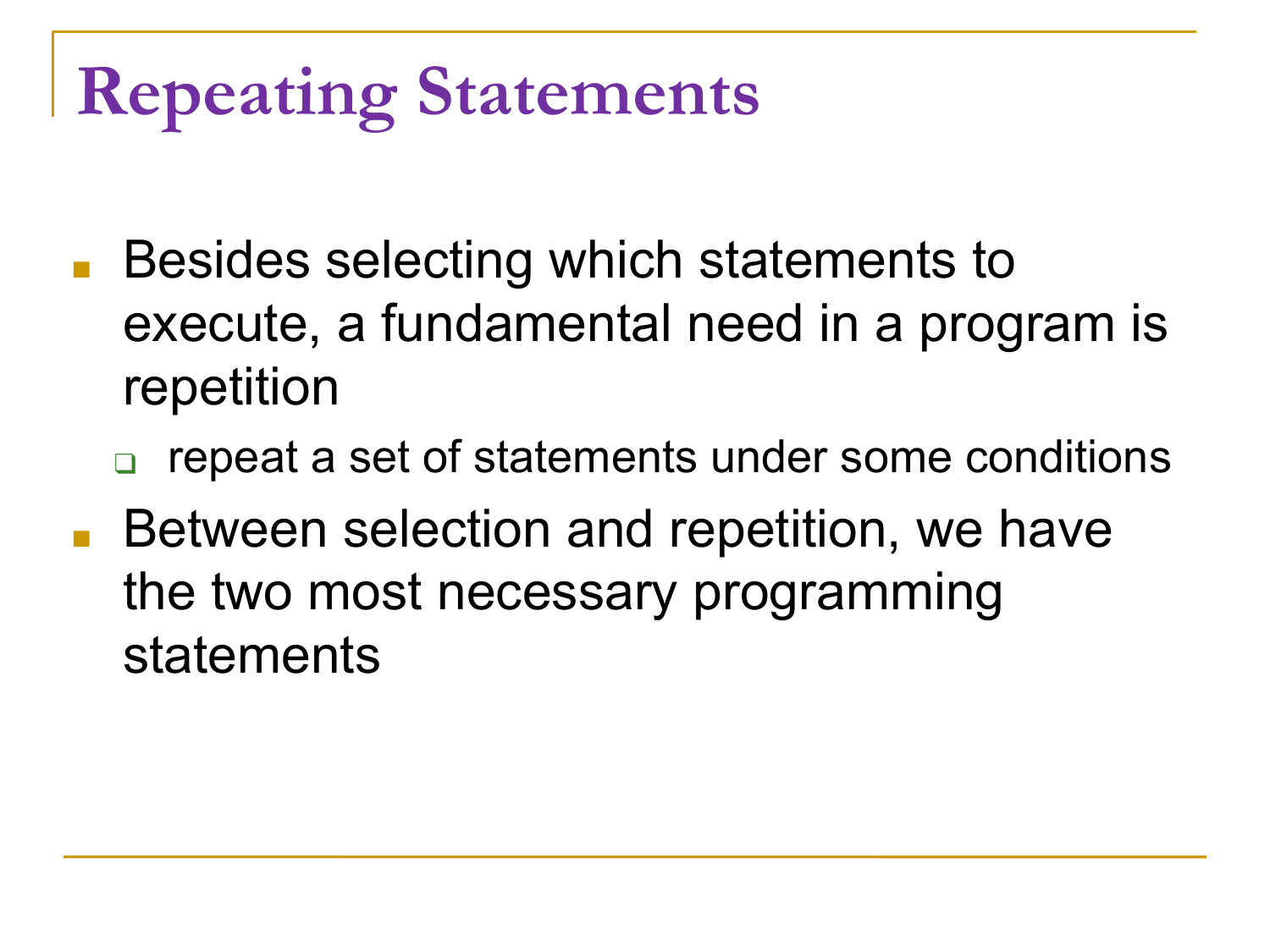### **While and For Statements**

- The while statement is the more general repetition construct. It repeats a set of statements while some condition is True.
	- ❑ Often called a **sentinel controlled loop**
- The for statement is useful for iteration, moving through all the elements of data structure, one at a time.
	- ❑ Often called a **count controlled loop**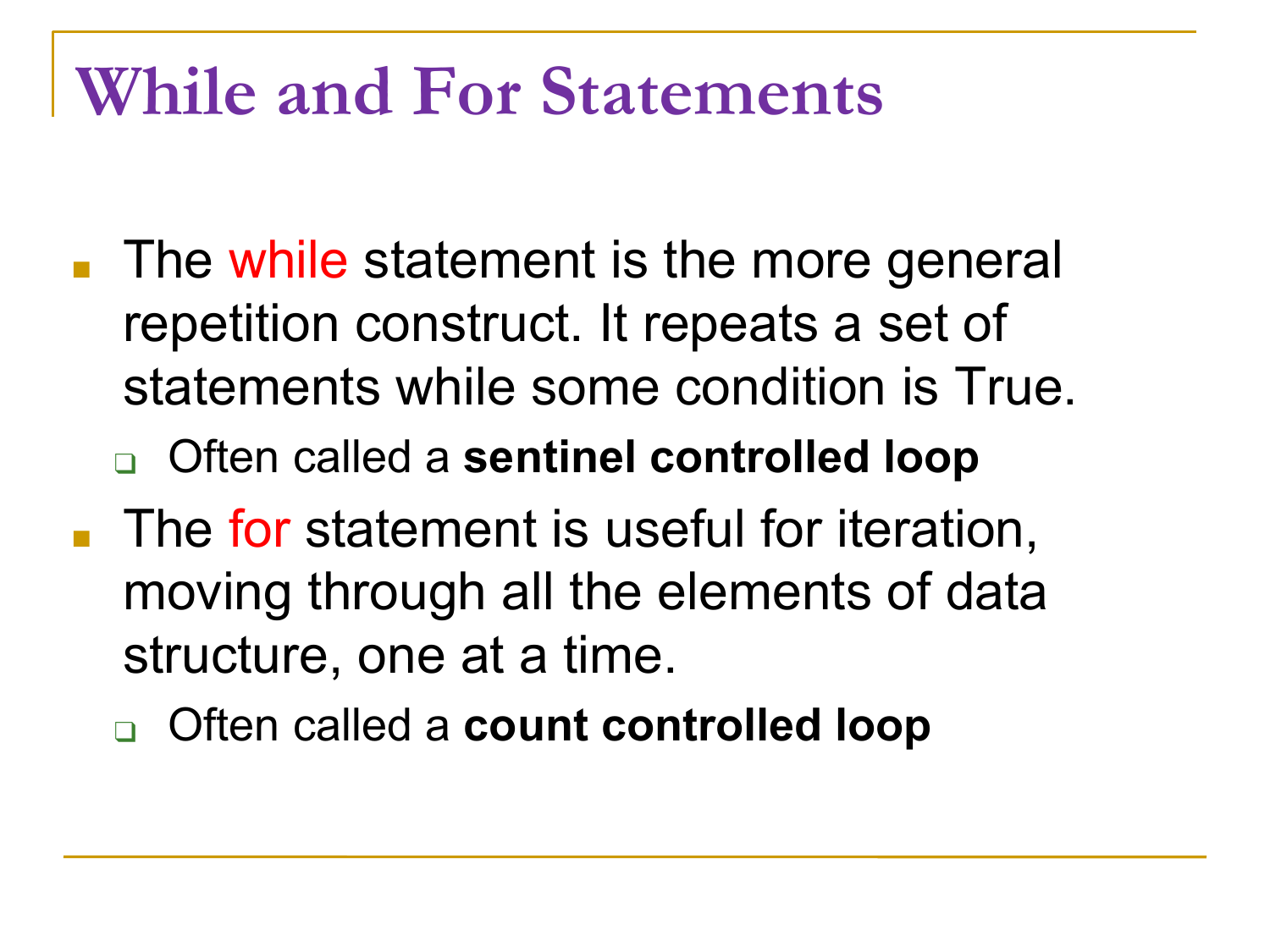## **while Loop**

- Top-tested loop (pretest)
	- test the boolean before running
	- ❑ Run the program suite
	- ❑ test the boolean before each iteration of the loop

while boolean expression: statementSuite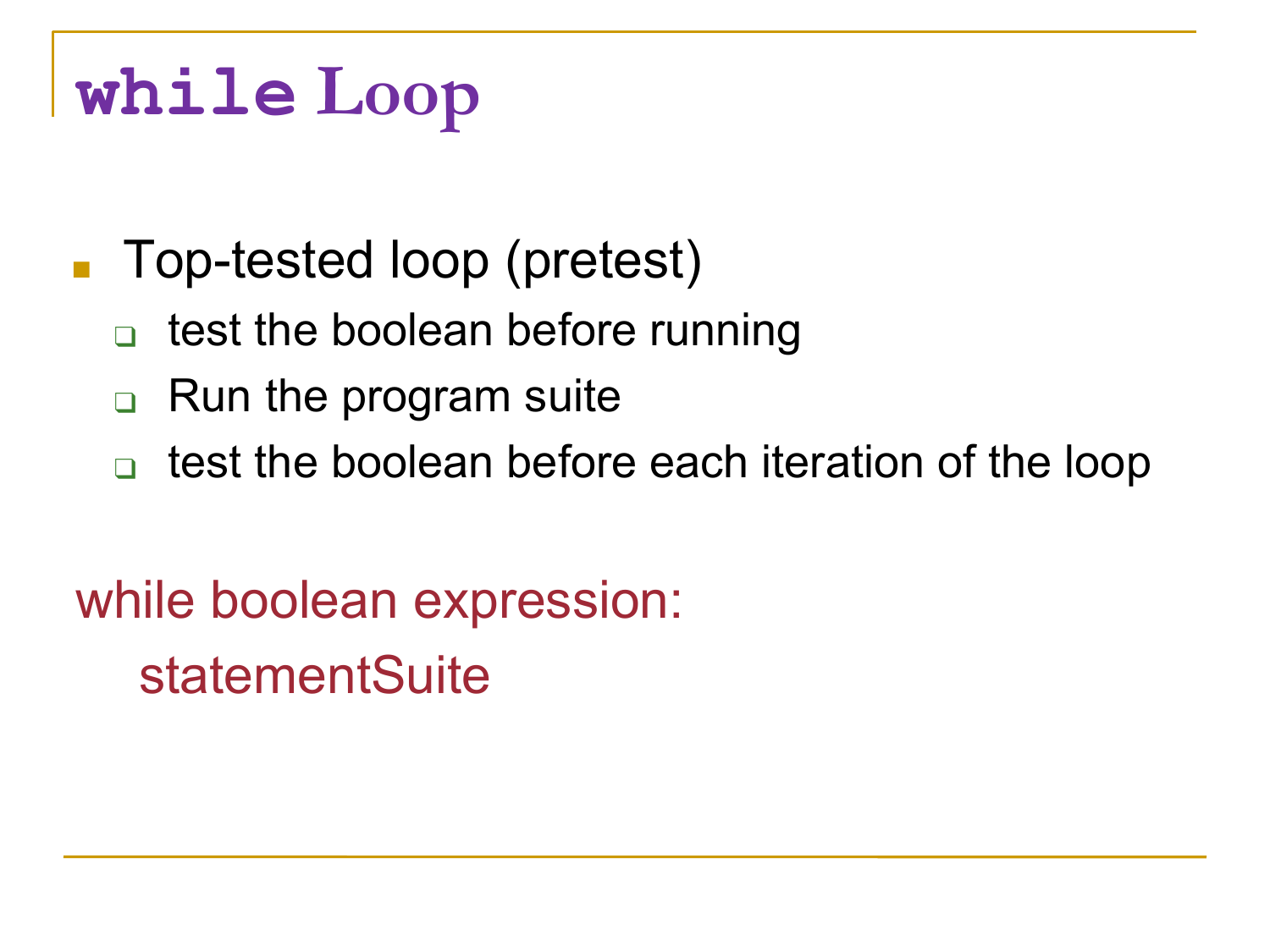

FIGURE 2.3 while loop.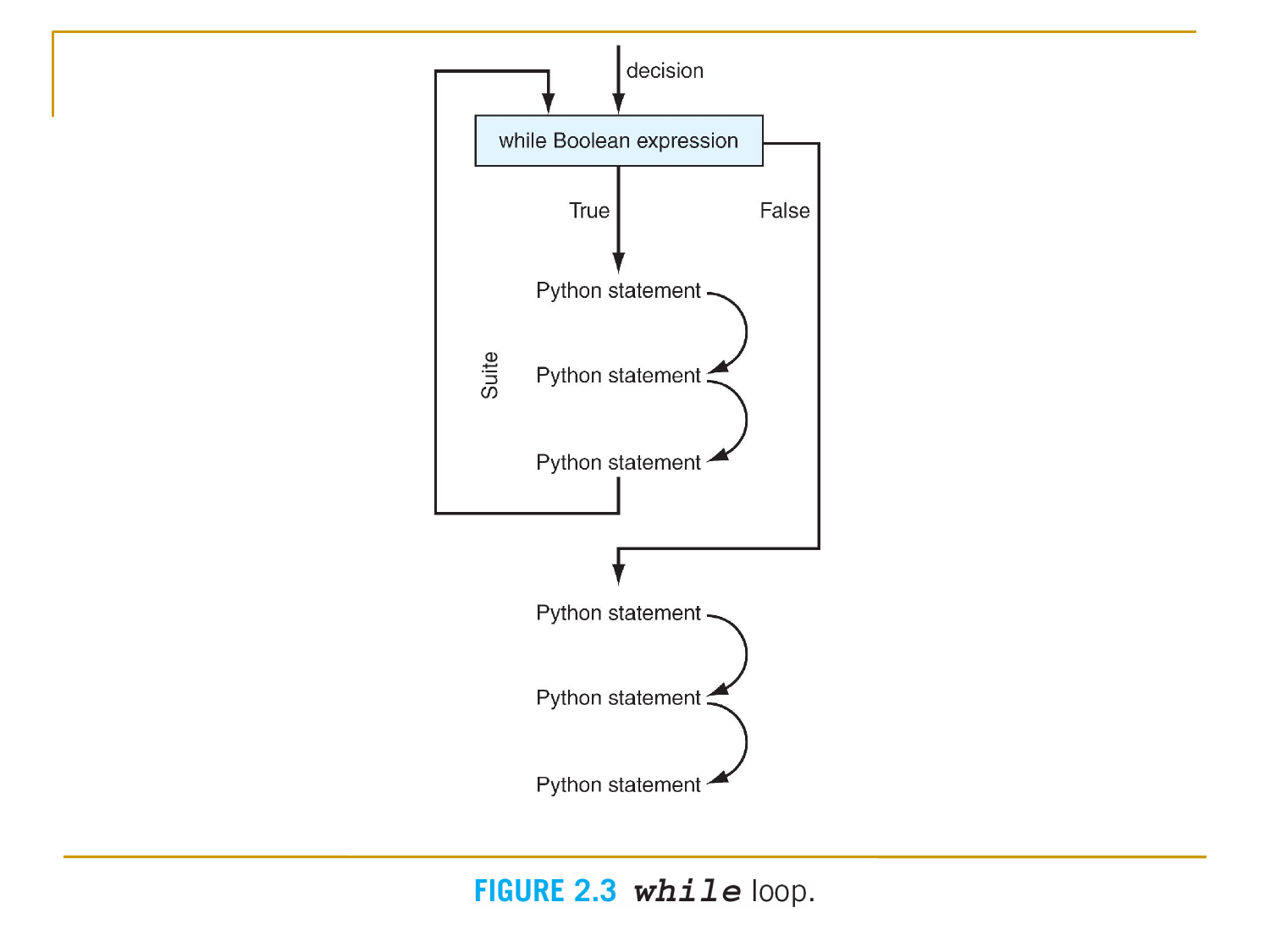## **Repeat While the Boolean is True**

- while loop will repeat the statements in the suite while the boolean expression is True
- If the boolean expression never changes during the course of the loop, the loop will continue forever.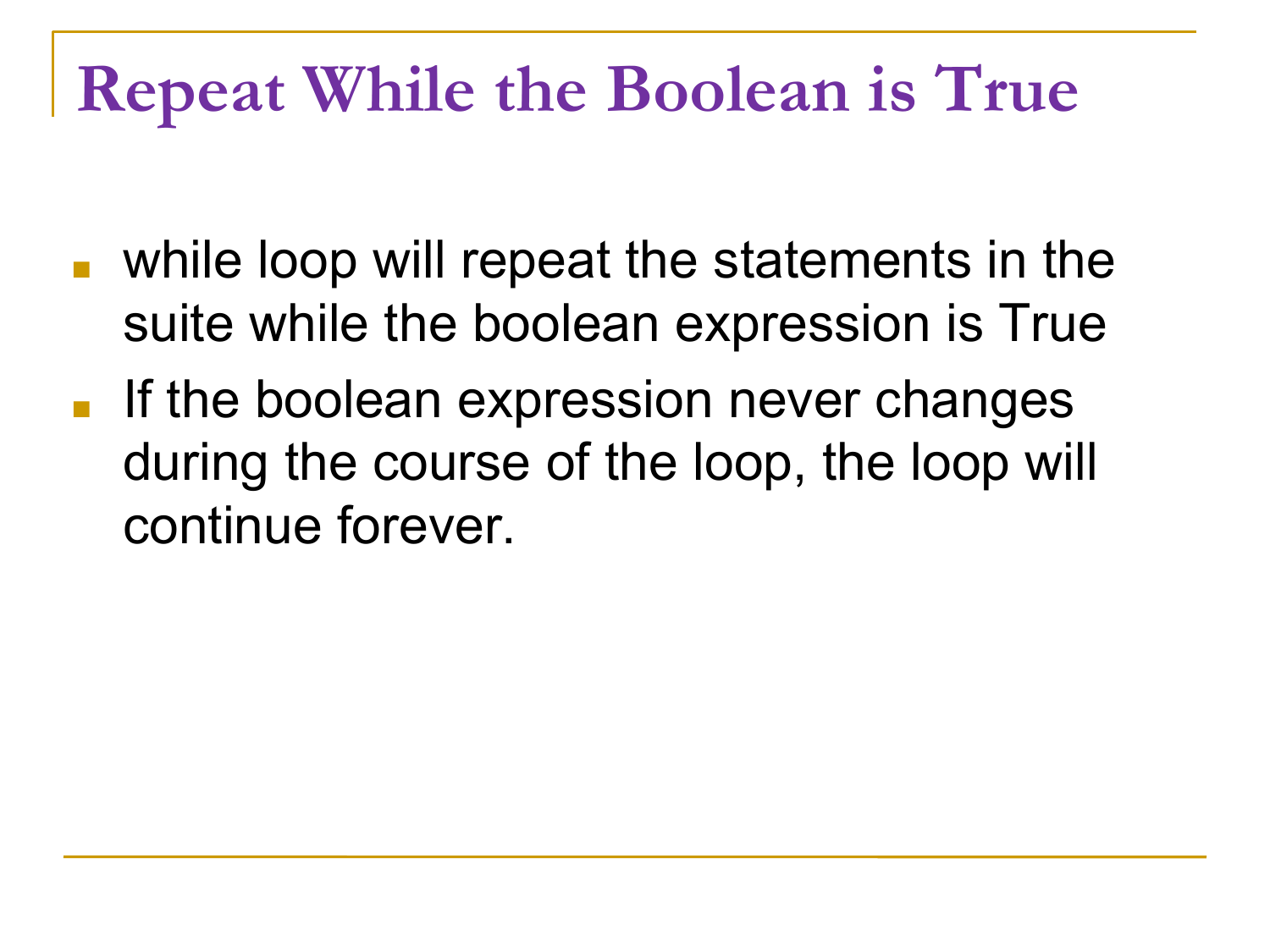## **While Loop Example**

x int  $= 0$ 

```
while x int < 10:
   print (x int)
   x int = x int + 1
```

```
print()
print( "Final value of x int: ", x int)
```
What is the Final Value printed by this code?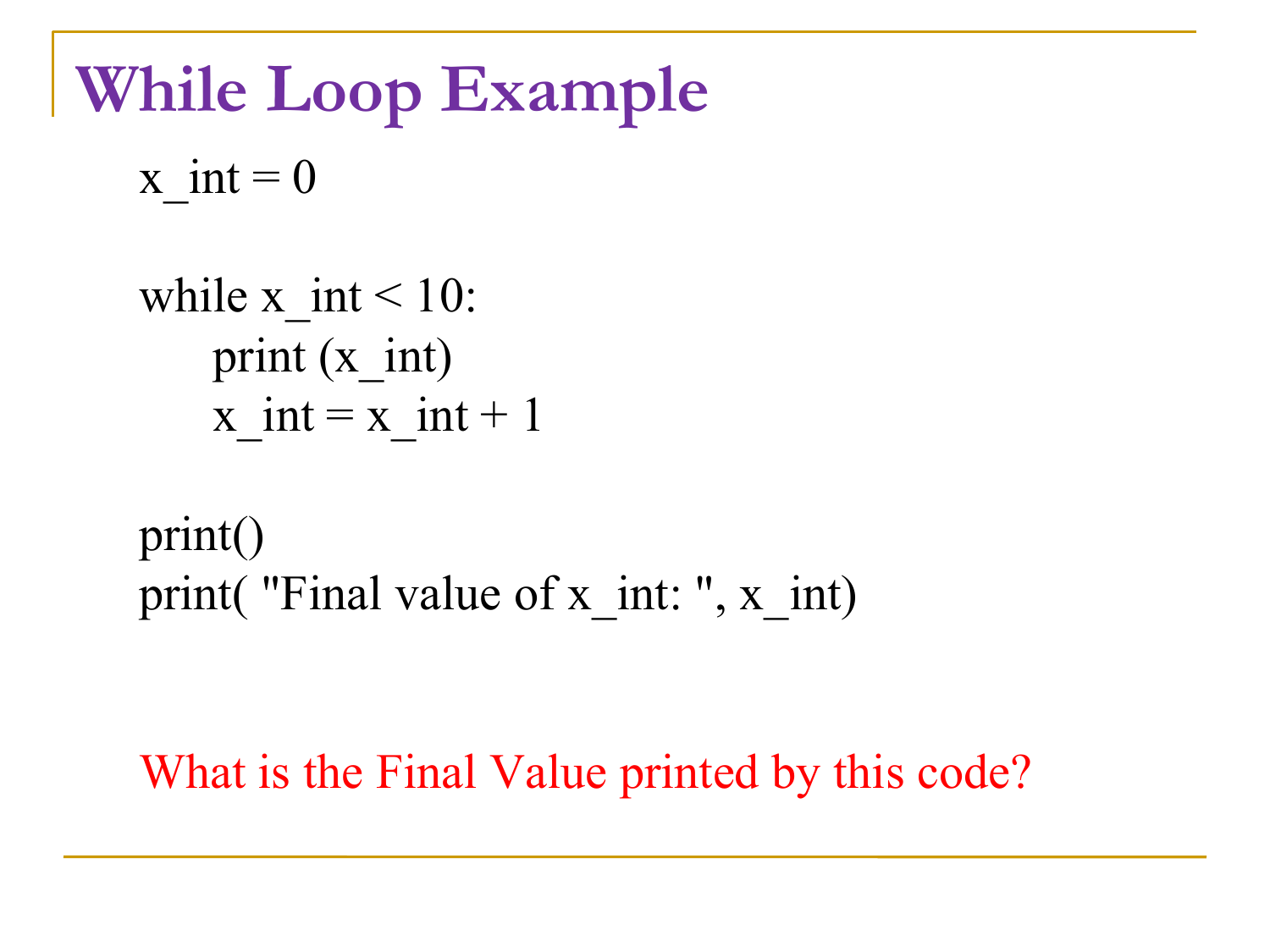## **General Approach to a While**

- outside the loop, initialize the boolean
- somewhere inside the loop you perform some operation which changes the state of the program,
	- ❑ eventually leading to a False boolean and exiting the loop
- Have to have both!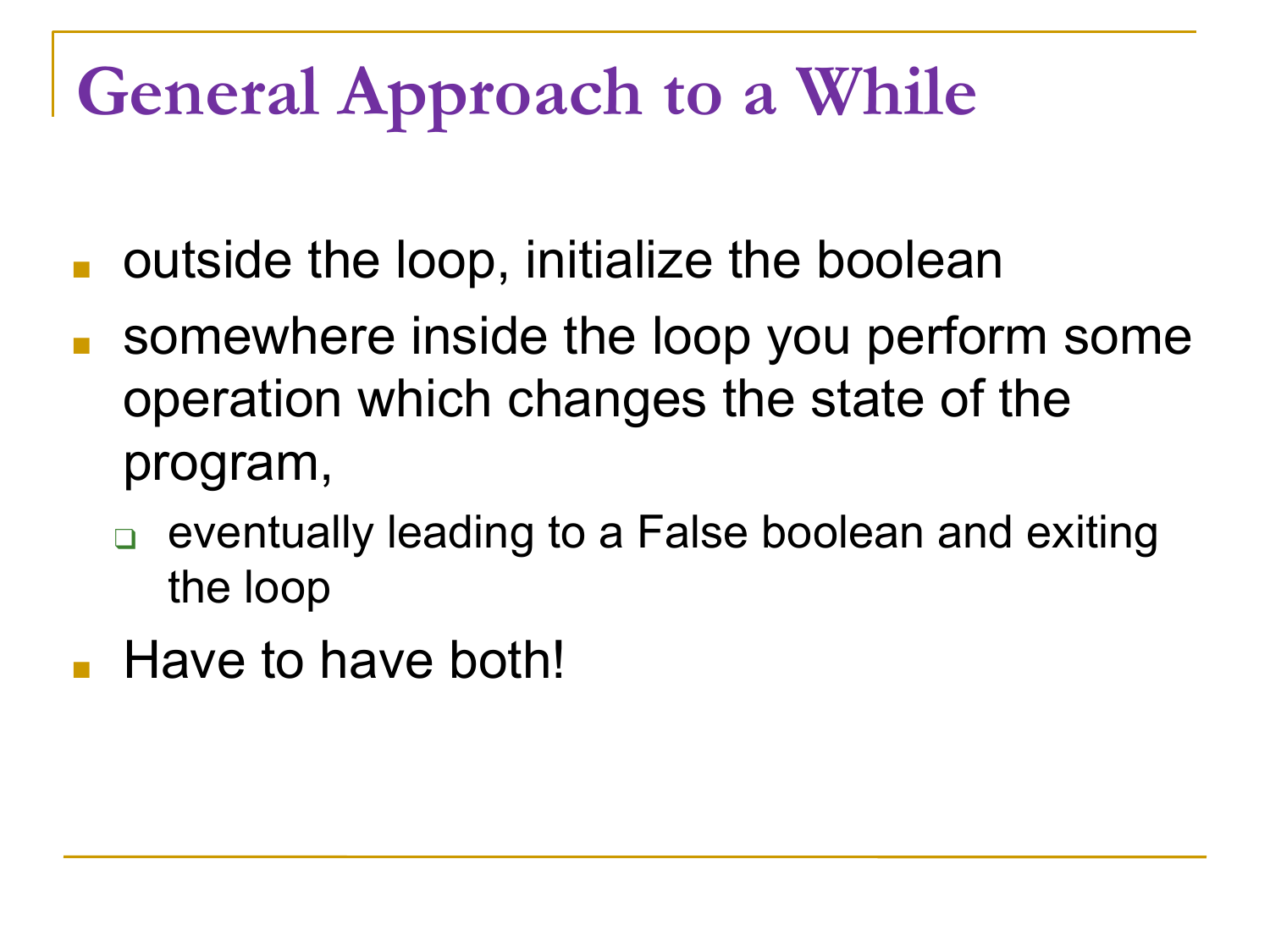## **For and Iteration**

- One of Python's strength's is it's rich set of built-in data structures. Recall from ch. 3:
	- ❑ strings
	- ❑ lists and tuples
	- ❑ dictionaries
- The for statement is a common statement for manipulation of a data structure
	- $\Box$  for each element in the datastructure
		- perform some operation on that element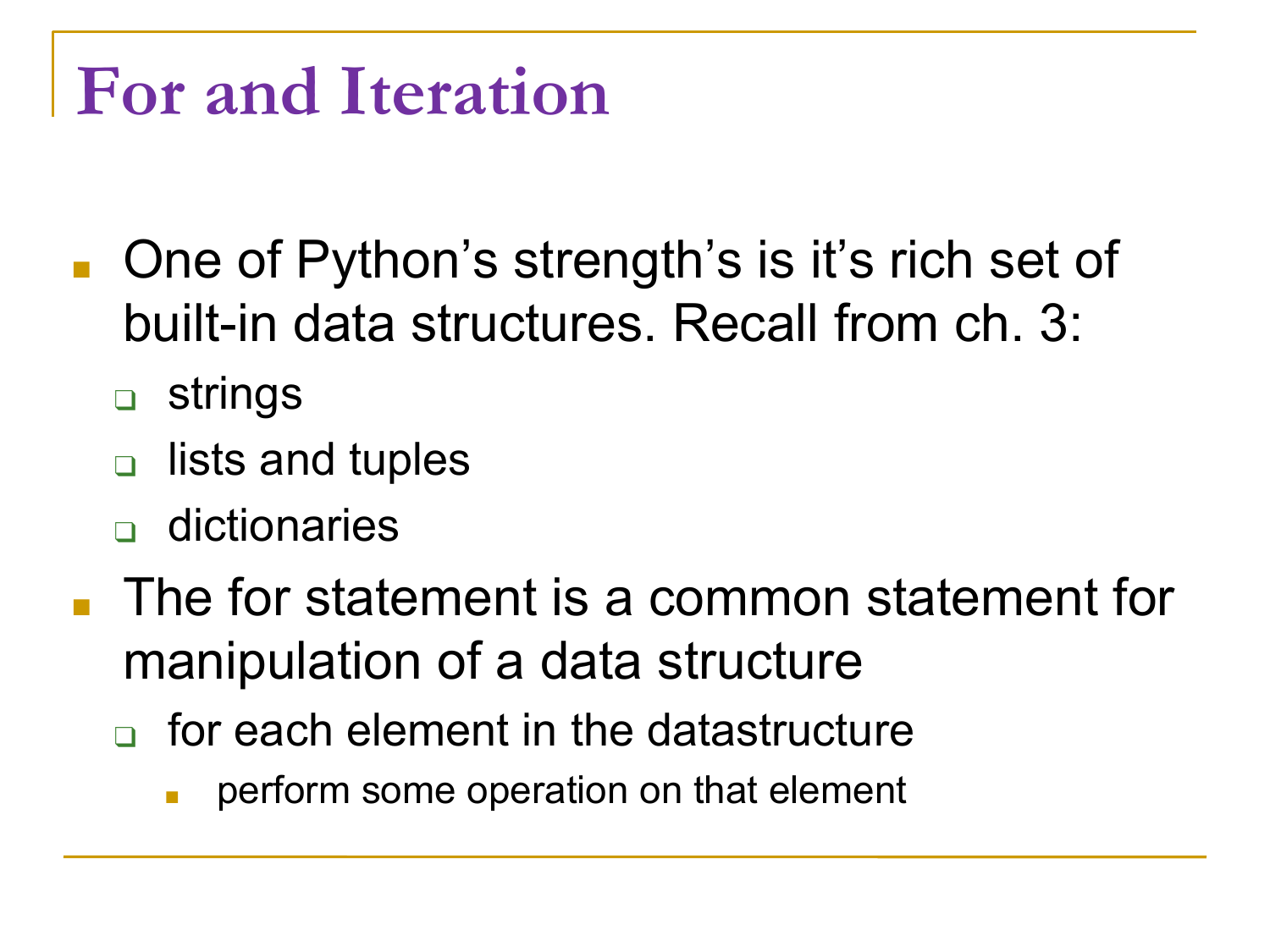

FIGURE 2.4 Operation of a *for* loop.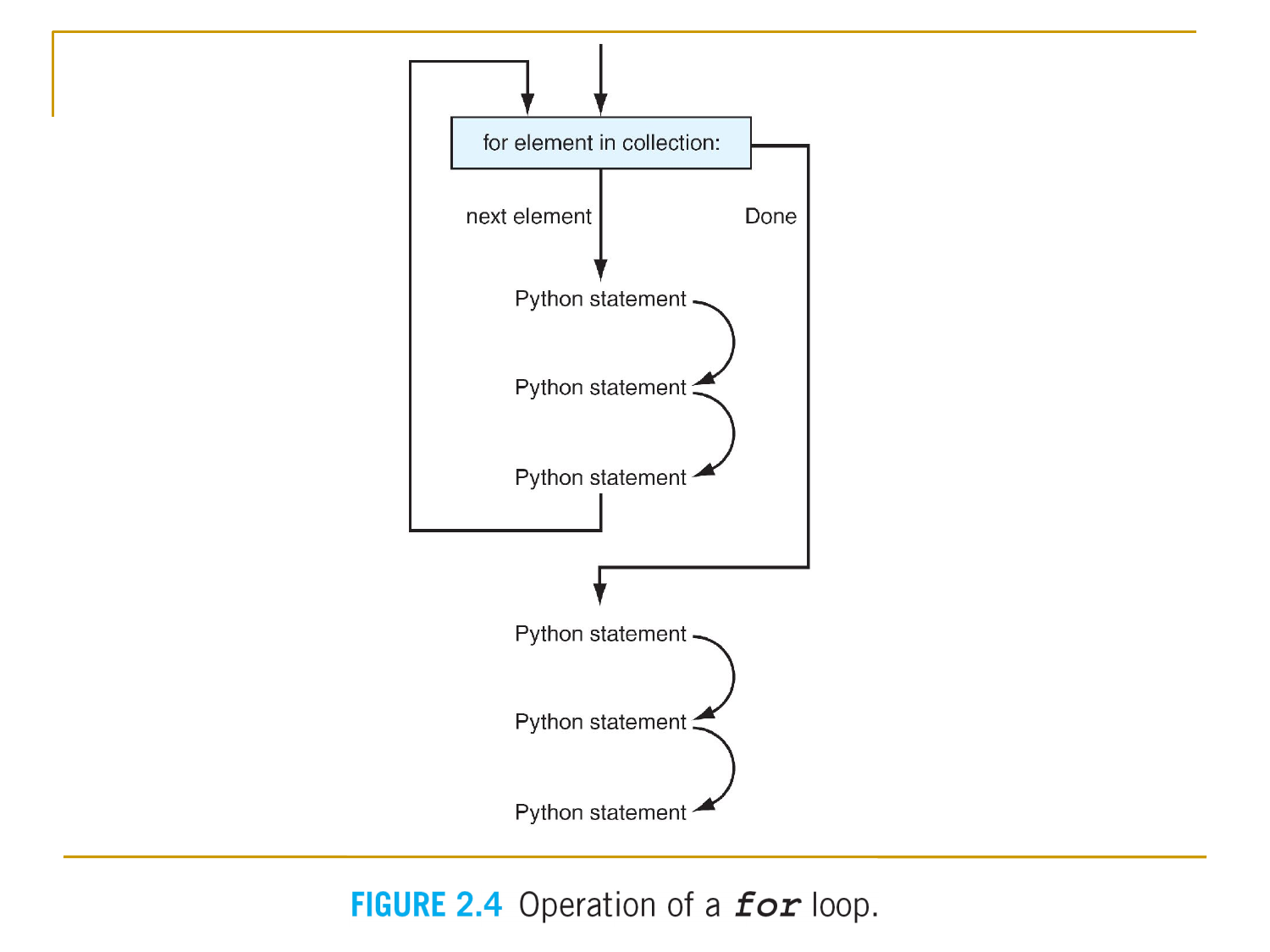# **For Loop Example**

numbers =  $[0,1,2,3,4,5,6,7,8,9]$ for xInt in numbers: print (xInt)

print() print ("Final value of xInt: " + str(xInt) )